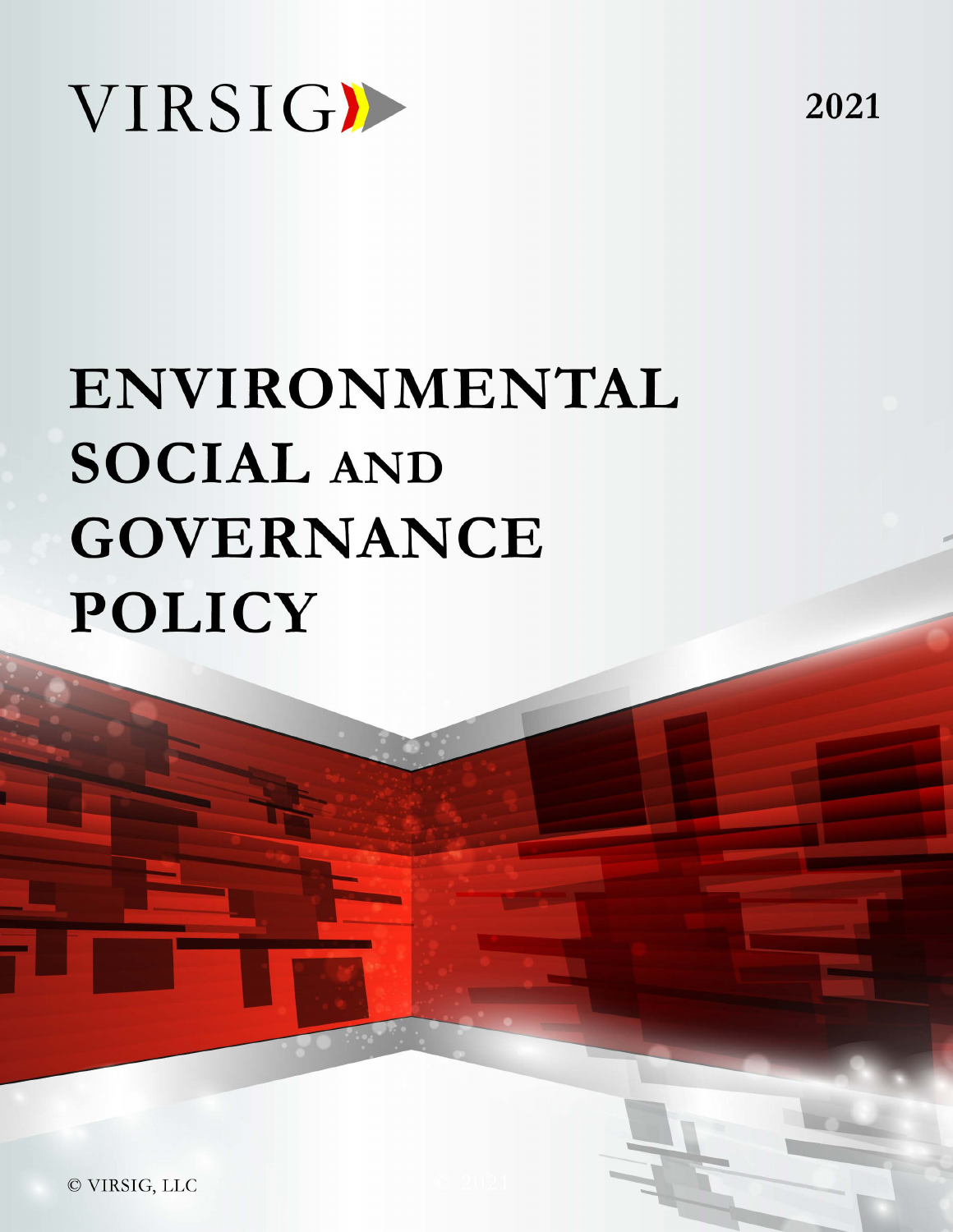Environmental, Social and Governance Policy

PREAMBLE ENVIRONMENTAL SUSTAINABILITY **SOCIAL** DIVERSITY & INCLUSION COMMITMENT TO SAFETY GIVING BACK TO OUR COMMUNITIES COMMITMENT TO HUMAN RIGHTS GOOD GOVERNANCE ETHICAL BEHAVIOR ETHICS IN FINANCIAL MATTERS ETHICS IN CROSS-BORDER BUSINESS MITIGATING CONFLICTS OF INTEREST OBEYING THE LAW OF VARIOUS COUNTRIES INTERNATIONAL EXPORT CONTROL ANTI-BRIBERY POLICY VENDOR CODE OF CONDUCT

VIRSIG, LLC. | ESG Policy | Revised 2 June 2022 | Page 1 of 21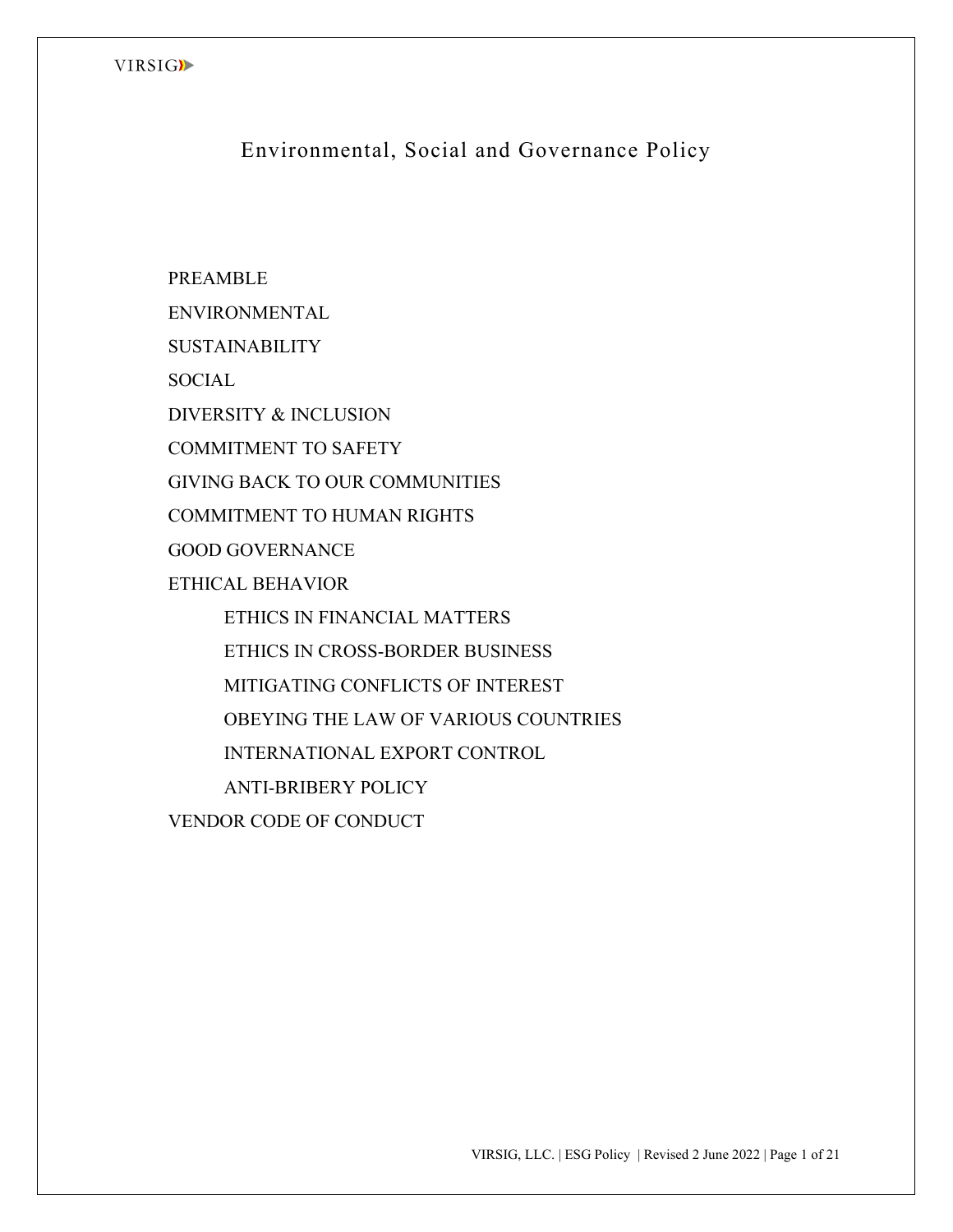## **PREAMBLE**

VIRSIG's approach to ESG is a natural extension of both our mission – to become essential to our clients by providing differentiated products and services to help them achieve their needs – and our commitment to doing what is right. We deliver value for our clients, colleagues, communities, and other stakeholders by operating intrinsically in ways that are beneficial, and which reflect positively on the communities around us, and our greater society.

VIRSIG is committed to a mission of sustainability at a corporate, culture and policy level. We hold ourselves accountable to being proactive and solution-oriented in the effort to advance sustainable, long-term growth in the world in which we live.

VIRSIG does its part to improve today's environmental and societal challenges, by engaging with stakeholders – including clients and employees – to better serve our communities and simultaneously deliver outperformance for our company.

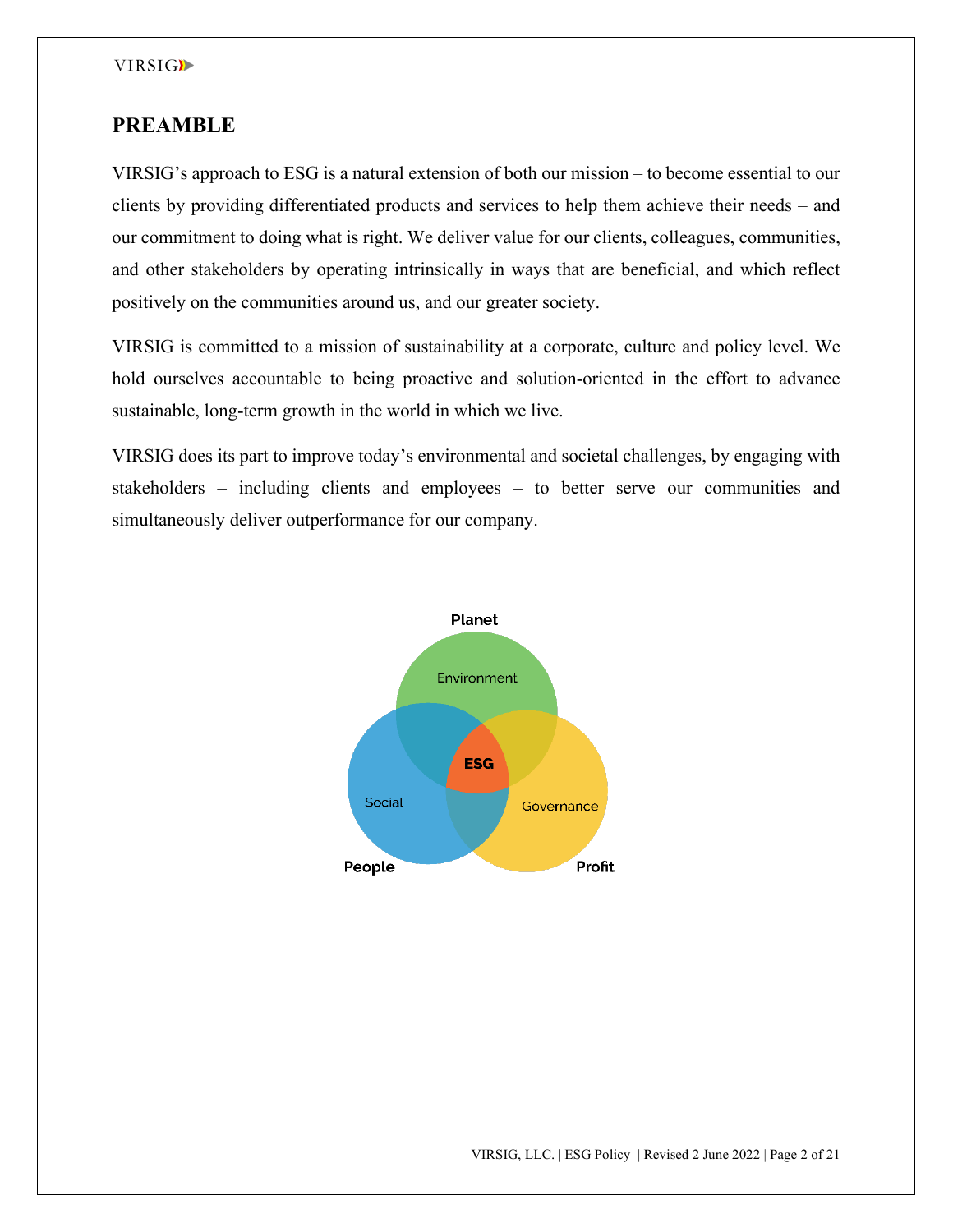# **ENVIRONMENTAL**

- 1. VIRSIG considers respect for the environment to be one of the central elements of the concept of sustainability, and therefore, is committed to environmental leadership in all of our business activities. Taking account of our business needs, customer requirements and the desire to minimize adverse impacts on the environment, we maintain our facilities, run our business operations, and develop products in a responsible manner. VIRSIG's primary environmental impacts relate to: the company's own energy consumption as well as the energy consumption of our hardware products; the disposition of unneeded legacy hardware products at the end of their useful life; vendor and supply chain management; business travel; and the consumption of natural resources through our own activities and our procurement processes.
- 2. VIRSIG, with the cooperation of our employees, customers, contractors and suppliers, is committed to environmental management through: Participating in efforts to improve environmental protection and the sharing of appropriate knowledge, methods and working practices; Monitoring and continually improving performance to help protect the environment, including pollution prevention; Managing the consumption of energy, water, paper and other resources we use in day-to-day operations; Identifying opportunities to divert, minimize, reuse and recycle our waste stream; Incorporating environmental considerations into procurement processes; Considering environmental issues when leasing or purchasing property; Striving to reduce business travel and promote alternatives wherever practicable; Keeping our internal and external stakeholders informed about VIRSIG's environment, health and safety performance; Being committed to comply with applicable environmental laws and regulations, as well as other standards to which VIRSIG subscribes; Educating our employees about the steps VIRSIG is taking to help protect the environment and providing channels for employees to contribute to our efforts; Requesting that employees report any instances of noncompliance with applicable environmental laws and regulations and conducting appropriate follow-up.
- 3. Further, we are committed to do and will:
	- 3.1. Be an environmentally responsible neighbor in the community where we operate, and correct incidents or conditions that endanger health, safety, or the environment. Conserve

VIRSIG, LLC. | ESG Policy | Revised 2 June 2022 | Page 3 of 21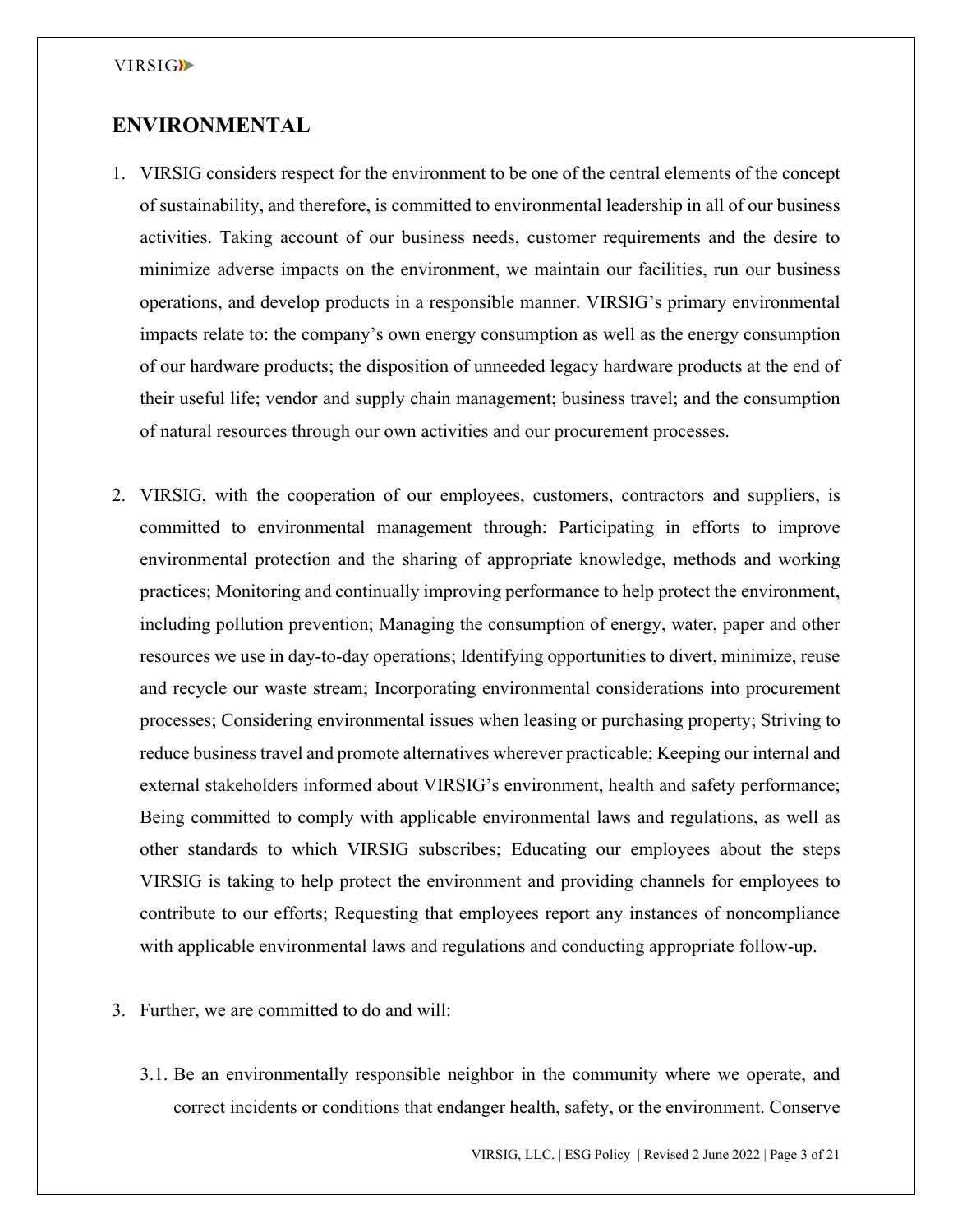natural resources by adopting pollution prevention practices whenever possible. Ex: deploying spill containment kits in our vehicles, to ensure no hazardous materials are unintentionally released into a public / client area which can affect the environment.

- 3.2. Develop and improve operations and technologies to minimize waste, and other pollution, minimize health and safety risks, and dispose of waste safely and responsibly.
- 3.3. Ensure the responsible use of energy throughout our business including conserving energy and improving energy efficiency when feasible.
- 3.4. Participate in efforts to improve environmental protection and understanding.
- 3.5. Meet and exceed all applicable Federal and State requirements set and adhere to stringent requirements no matter where we do business.
- 3.6. Promptly report all noncompliance issues in accordance with applicable governmental reporting requirements, evaluate causes of noncompliance, and implement corrective actions.
- 3.7. Establish procedures for periodic review of environmental compliance with all laws and regulations
- 3.8. Establish procedures to ensure all that employees are knowledgeable of, understand and comply with all applicable environmental laws and regulations.
- 3.9. Promptly correct any practice or condition not in compliance with this policy.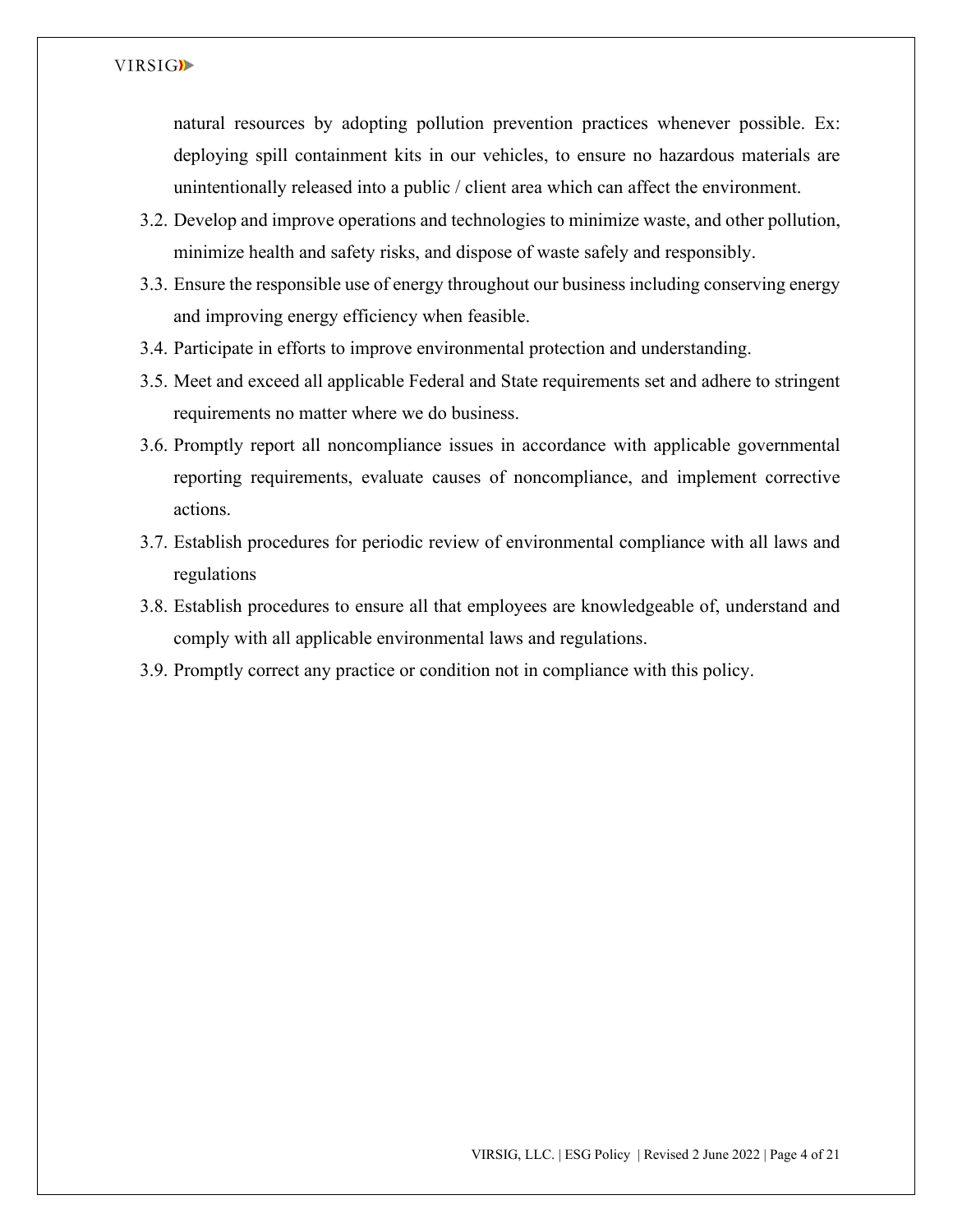## **SUSTAINABILITY**

- 4. VIRSIG has a corporate commitment to sustainability that ensures the company remains focused on being vigilant in protecting the environment across all of our operations. We are committed to championing environmental sustainment from administration to operations.
	- 4.1. We take our responsibilities seriously and are focused on setting and achieving higher sustainability standards each year as continue to grow and advance across the information technology and security sectors. VIRSIG aims to have its employees meet the needs of the present without compromising future generations.
	- 4.2. We are committed to 'going green' in our offices and encouraging energy-saving initiatives with our clients; furthermore, we have undertaken initiatives designed to reduce, reuse and recycle.
	- 4.3. We understand one of the top concerns for today's commercial builders is indoor air quality. Therefore, on our operations side, VIRSIG strives to utilize implements with low VOC (volatile organic compound) emissions. This includes utilizing 'green' products whenever possible such as plastics, wire, solvents, adhesives, etc., that comply with indoor air quality emissions criteria of building is only one aspect of VIRSIG's overall sustainability program.
	- 4.4. With the help of United Parcel Service (UPS), we have gone 'carbon neutral' by offsetting our carbon emissions associated with the transportation of all of our freight.
	- 4.5. We have a commitment to taking care of the long-term social and environmental health of our company and the communities in which we operate. Insomuch, VIRSIG is proud to be a Member of the US Green Building Council.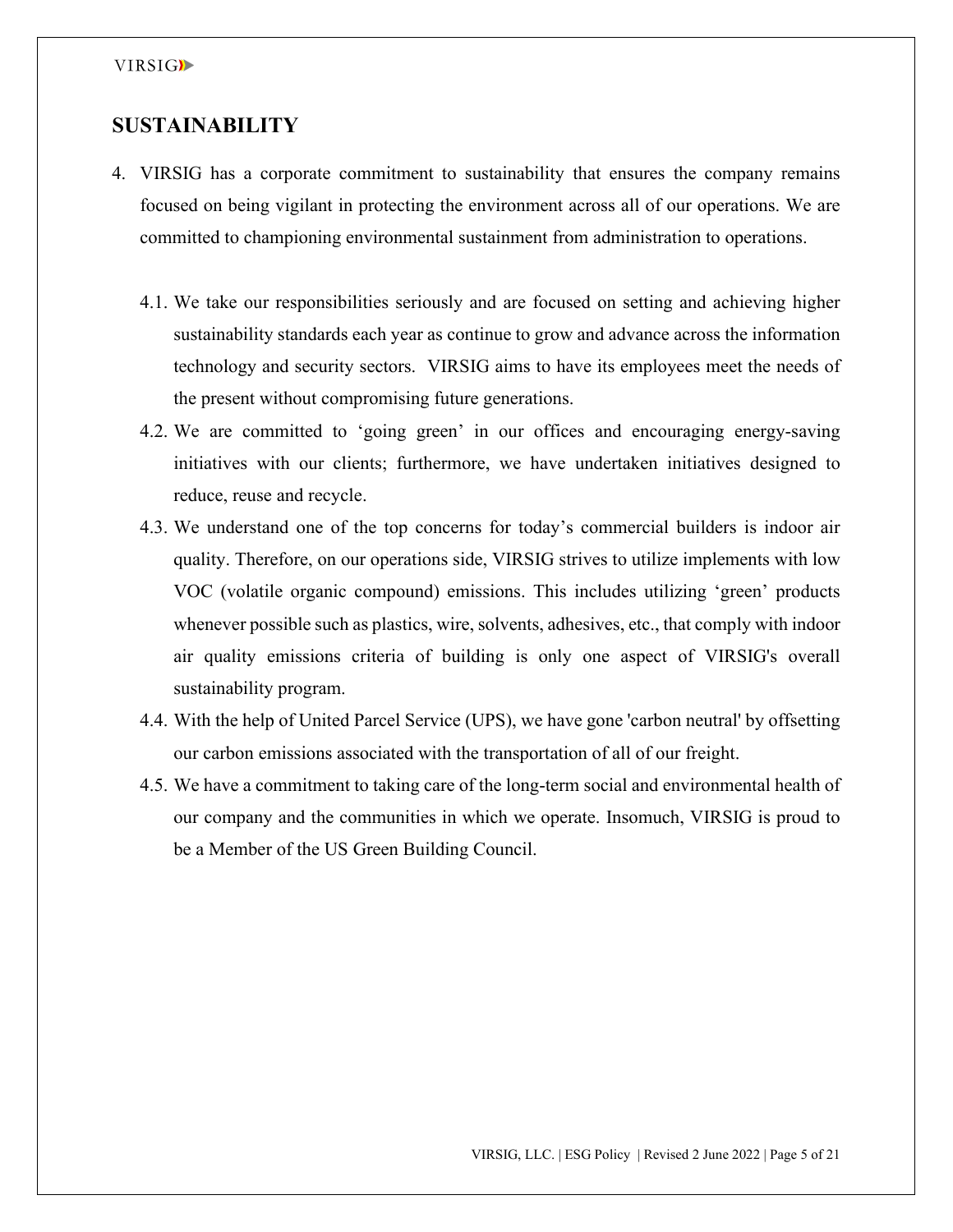# **SOCIAL**

- 5. VIRSIG abides by International Organization for Standardization (ISO) 26000 standards of practice. Every day we incorporate these standards toward socially responsible behavior which will have a positive impact that is relevant and significant to our mission, employees, operations, processes, customers, communities, and other stakeholders, as well as the environment.
	- 5.1. This International Standard provides guidance on the underlying principles of social responsibility, recognizing social responsibility and engaging stakeholders, the core subjects and issues pertaining to social responsibility and on ways to integrate socially responsible behavior into the organization. This International Standard emphasizes the importance of results and improvements in performance on social responsibility.
	- 5.2. This International Standard is intended to be useful to all types of organizations in the private, public and non-profit sectors, whether large or small, and whether operating in developed or developing countries. While not all parts of this International Standard will be of equal use to all types of organizations, all core subjects are relevant to every organization. All core subjects comprise a number of issues, and it is an individual organization's responsibility to identify which issues are relevant and significant for the organization to address, through its own considerations and through dialogue with stakeholders.
	- 5.3. VIRSIG understands that being ISO 26000 leads to:
		- 5.3.1. Encouraging better informed decision making
		- 5.3.2. Strengthening its risk management practices
		- 5.3.3. Achieving savings associated with increased productivity and resource efficiency
		- 5.3.4. Improving stakeholder relationships
		- 5.3.5. Attracting, hiring and retaining top talent
		- 5.3.6. Increasing its competitive advantage including access to finance solutions
		- 5.3.7. Promoting an organizational culture of continuous improvement and quality management
		- 5.3.8. Achieving an enhanced reputation and strengthened credibility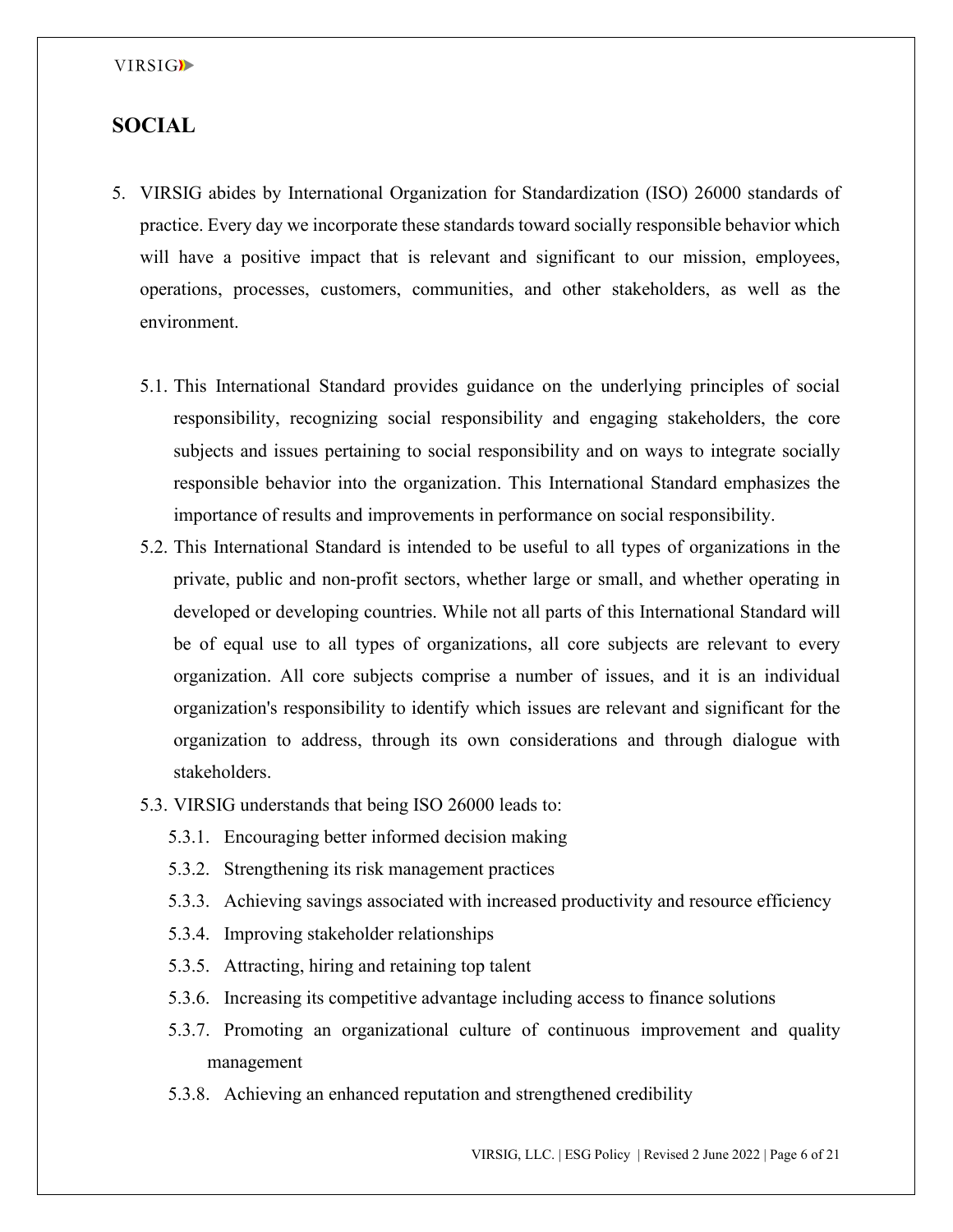5.4. ISO 26000 was first published in 2010 by the International Organization for Standardization (ISO), a specialized international agency for standardization composed of the national standards bodies of more than 160 countries. In 2016, VIRSIG adopted and applied ISO 26000 as its framework to integrate social responsibility into our daily values and practices.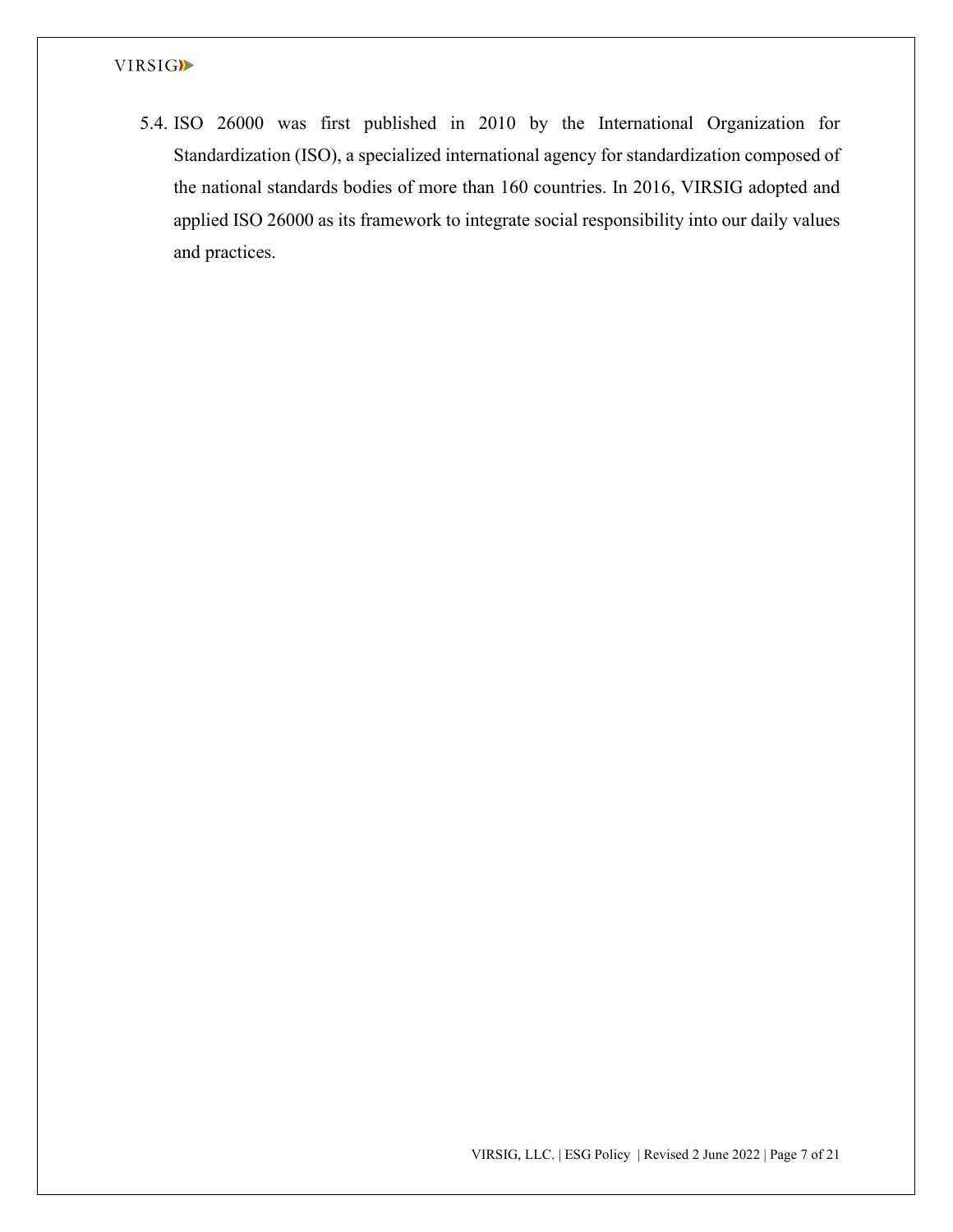# **DIVERSITY & INCLUSION**

- 6. VIRSIG celebrates diversity of culture, background, experience and thought. We truly value the skills, strengths and perspectives of our diverse team. We foster a collaborative workplace that engages all team members in finding solutions for our customers that advance our common business objectives. VIRSIG's inclusive environment encourages all employees to contribute their perspectives and capabilities, and fully engages a diverse workforce in achieving superior business results. Inclusion builds trust to draw out each person's best performance and maximizes their capacity to achieve success. Respect for the individual is fundamental to building our high-performance team. All employees share the responsibility for creating a workplace that values and respects diversity and inclusion - enhanced by openness, sharing, trust, teamwork and involvement.
	- 6.1. VIRSIG accepts and stands by the Federal Contractor Compliance Programs (OFCCP), as we do not discriminate against job applicants or our employees; and we treat both employees and applicants fairly with regard to race, color, religion, sex or national origin. VIRSIG's committed to creating and maintaining a diverse and inclusive workforce that reflects the communities in which we live and conduct business.
	- 6.2. VIRSIG is an Equal Opportunity Employer. All qualified applicants will receive consideration for employment without regard to race, color, religion, sex, age, national origin, disability, or protected veteran status. As a Service-Disabled Veteran-Owned Business, VIRSIG understands the value veterans bring to our team. They are driven with patriotism, leadership and problem-solving skills that provide a competitive advantage, because of this, VIRSIG welcomes and encourages participation by veterans.
	- 6.3. The VIRSIG family is made up of employees from many different ethnic groups and backgrounds.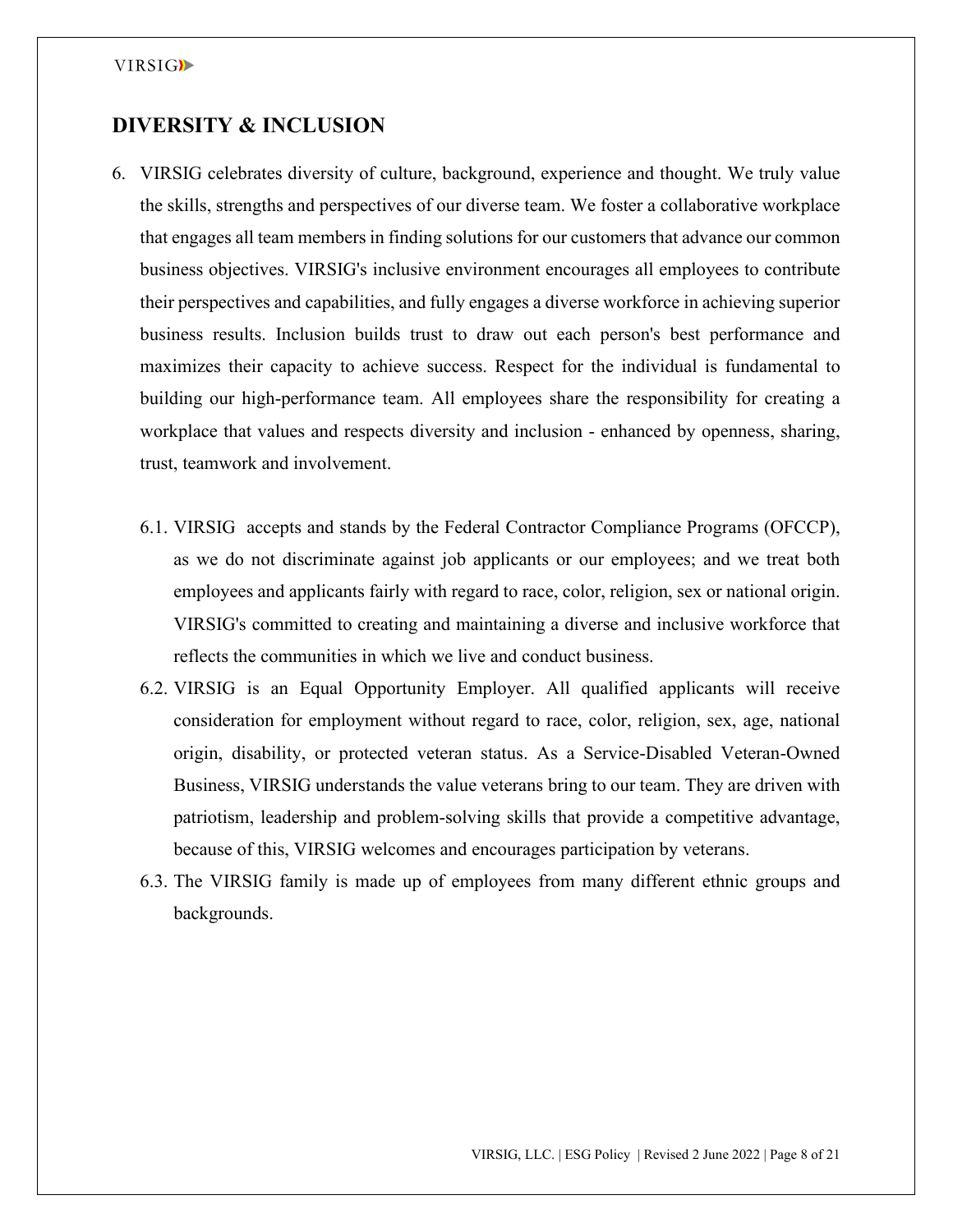# **COMMITMENT TO SAFETY**

- 7. We recognize our employees as our most valued asset. As a result, we have developed and implemented safety policies, procedures and training designed to identify, reduce and mitigate sources of worker injury.
	- 7.1. VIRSIG's *Safety Policy* is an internal guide that has been designed to comply with the Standards of the Occupational Safety and Health Administration (OSHA), and to endeavor to maintain a safe and injury/illness free workplace.
	- 7.2. We understand that not only do our industry regulators and insurance carriers require a culture of proactive environmental health and safety, but that our customers, who are our reason for being, deserve no less. To this end, VIRSIG's safety policies applies to all employees, regardless of position within the company, and applies to all subcontractors and anyone who is on a company project/job site.
	- 7.3. Our safety policies cover worksite safety practices, i.e., fall prevention, power tool safety, hazardous materials / and hazard communications, electrical safety, ladders, personal protective equipment such as respiratory protection, etc. VIRSIG maintains an assigned 'competent person' as defined as in 29 CFR 1926.32(f), that is our Safety Officer. Our Safety Officer works with the President to document and maintain injury and illness records as per OSHA and/or the Bureau of Labor Statistics, and State laws for those states in which we conduct business.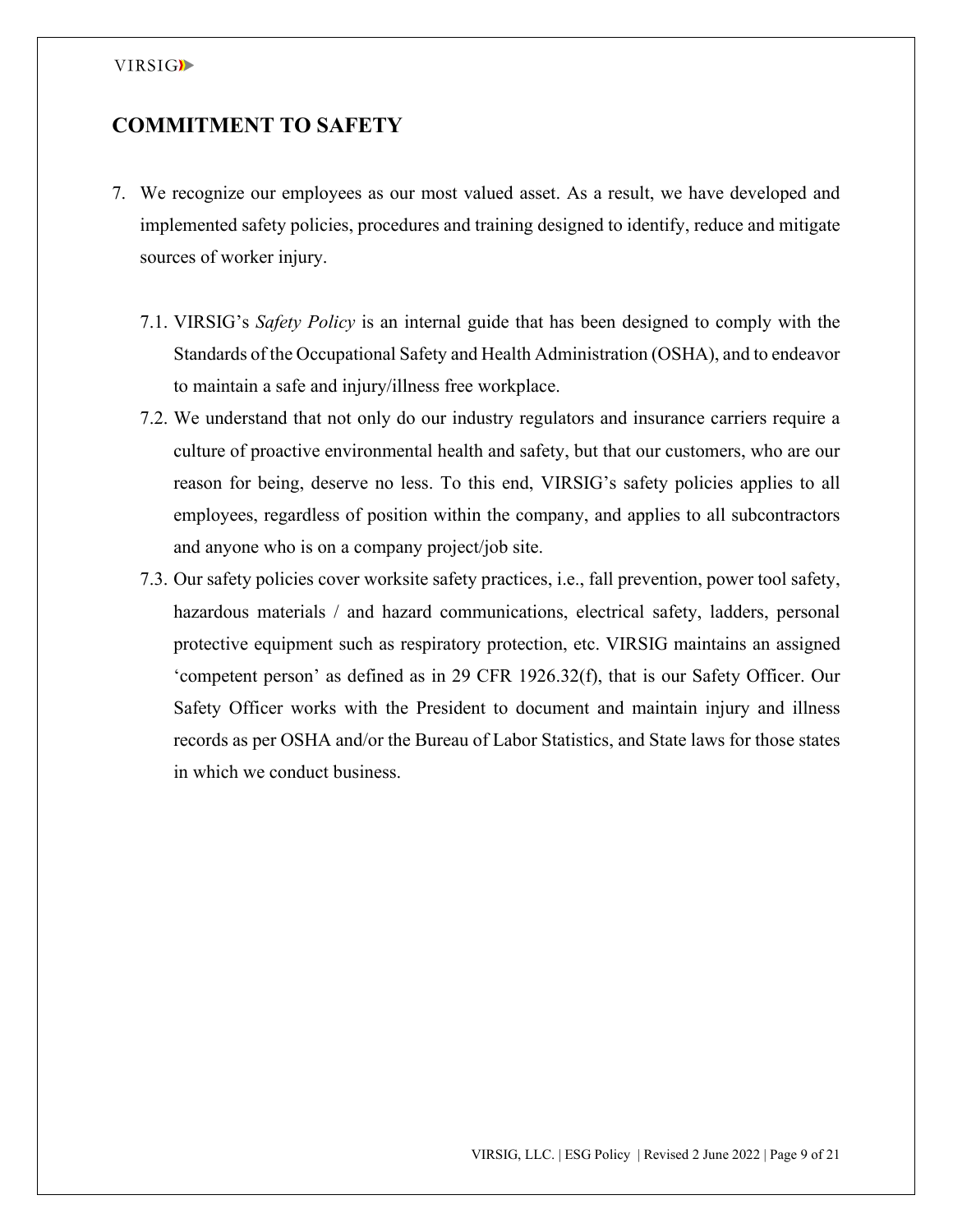# **GIVING BACK TO OUR COMMUNITIES**

- 8. Giving back is a part of VIRSIG's passion and is engrained in our corporate philosophy. Over the years, we have participated in various different causes which benefit others, and we continue to do so when the opportunity is at hand. Community engagement activities have included supporting non-profit 501(c)3 organizations, charitable sporting events, and other venues and activities of a philanthropic nature.
	- 8.1. The importance of community engagement has become pivotal for well-functioning, twenty-first century society. Constructive relationships between communities, citizens, and the institutions of government make community engagement not only desirable, but necessary and viable as it is likely to lead to more equitable, sustainable public decisions and improve the livability of local communities. This is why community engagement is important for individuals, public organizations, private organizations, and governments alike.
	- 8.2. VIRSIG's corporate culture aims to inspire and encourage our employees to volunteer in their respective communities, to donate to worthwhile charitable causes, and to donate their time to causes of importance to them; all of these efforts help further and benefit society. Our positive activities are highlighted on our [www.VIRSIG-CARES.org](http://www.virsig-cares.org/) website, and those employees are praised and valued for their altruistic and charitable efforts and accomplishments.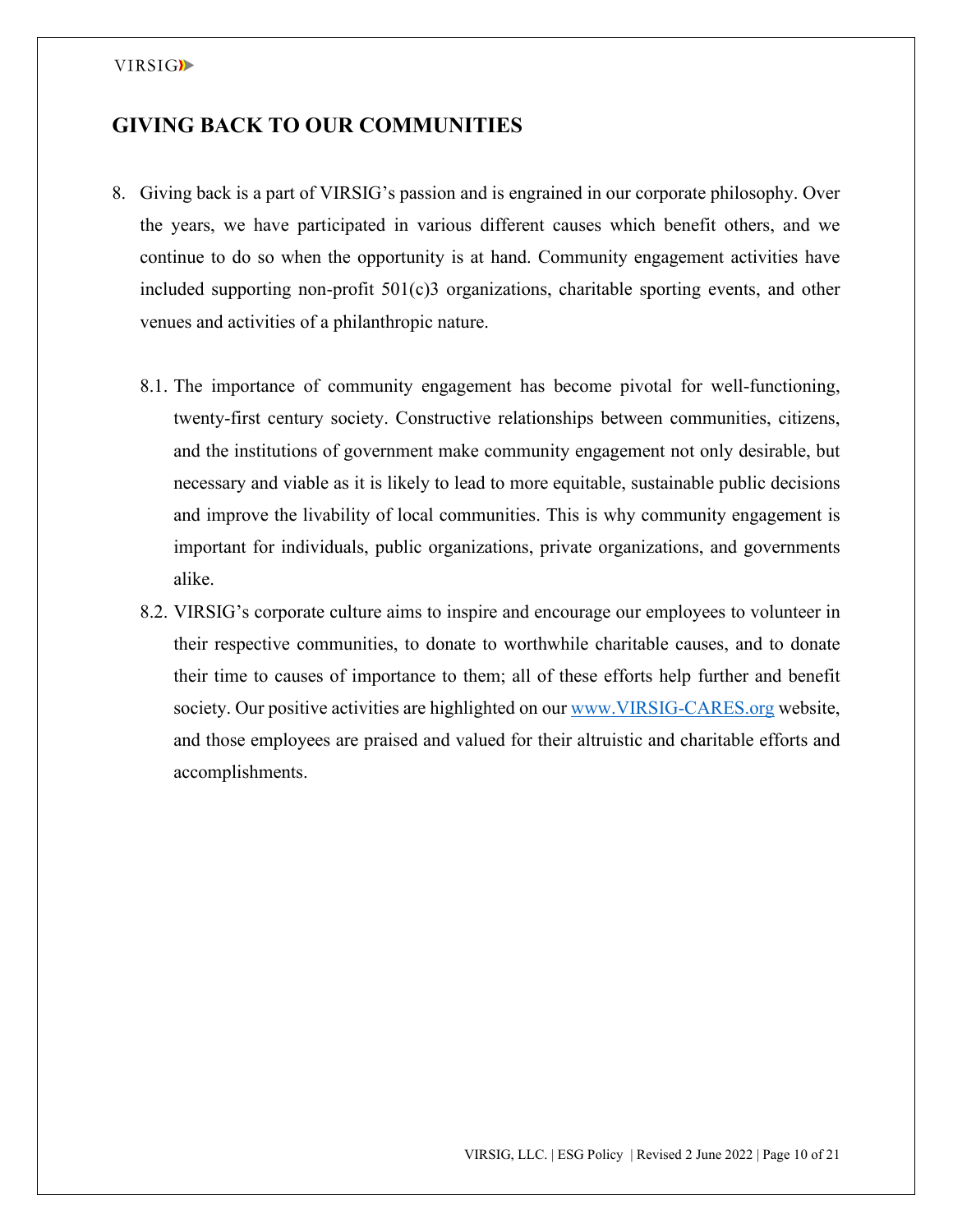# **COMMITMENT TO HUMAN RIGHTS**

- 9. VIRSIG strives to support those who support others. This applies when we are working on formal projects, and when it comes to corporate philanthropic and charitable causes which help our local communities. Giving back is a part of VIRSIG's passion and is ingrained in our corporate philosophy. Over the years, we have participated in various different causes, some with a human rights mission, and we will continue to do so when the opportunity is at hand.
	- 9.1. As VIRSIG is committed to offering its clients, technology products that have been developed and manufactured by domestic and international market leaders, we often partner with international companies. VIRSIG ensures that any products it offers will always remain consistent with both U.S. national security and foreign policy objectives, as well as being committed to respecting internationally recognized human rights principles throughout our global operations.
	- 9.2. Our commitment to Human Rights reflects our longstanding dedication to the preservation of basic rights and human dignity in our workplace and beyond. VIRSIG holds human rights to be an essential component of our business. We support internationally recognized human rights principles that promote and protect human rights. The applies to our operations and affiliates in all assets we own and operate. We use due diligence as a means to identify and prevent human rights risks to people in our business. Where we have identified adverse human rights impacts resulting from or caused by our business activities, we are committed to provide for or cooperate in, their fair and equitable remediation. Our policy and actions aim to conform with, and be guided, by the following standards and policies:
		- A. The United Nations Universal Declaration of Human Rights (UDHR);
		- B. The United Nations Guiding Principles on Business and Human Rights (UNGP);
		- C. The International Covenant on Civil and Political Rights;
		- D. Intl. Labor Organization's Declaration on Fundamental Principles and Rights at Work; and
		- E. The OECD Guidelines for Multinational Enterprises.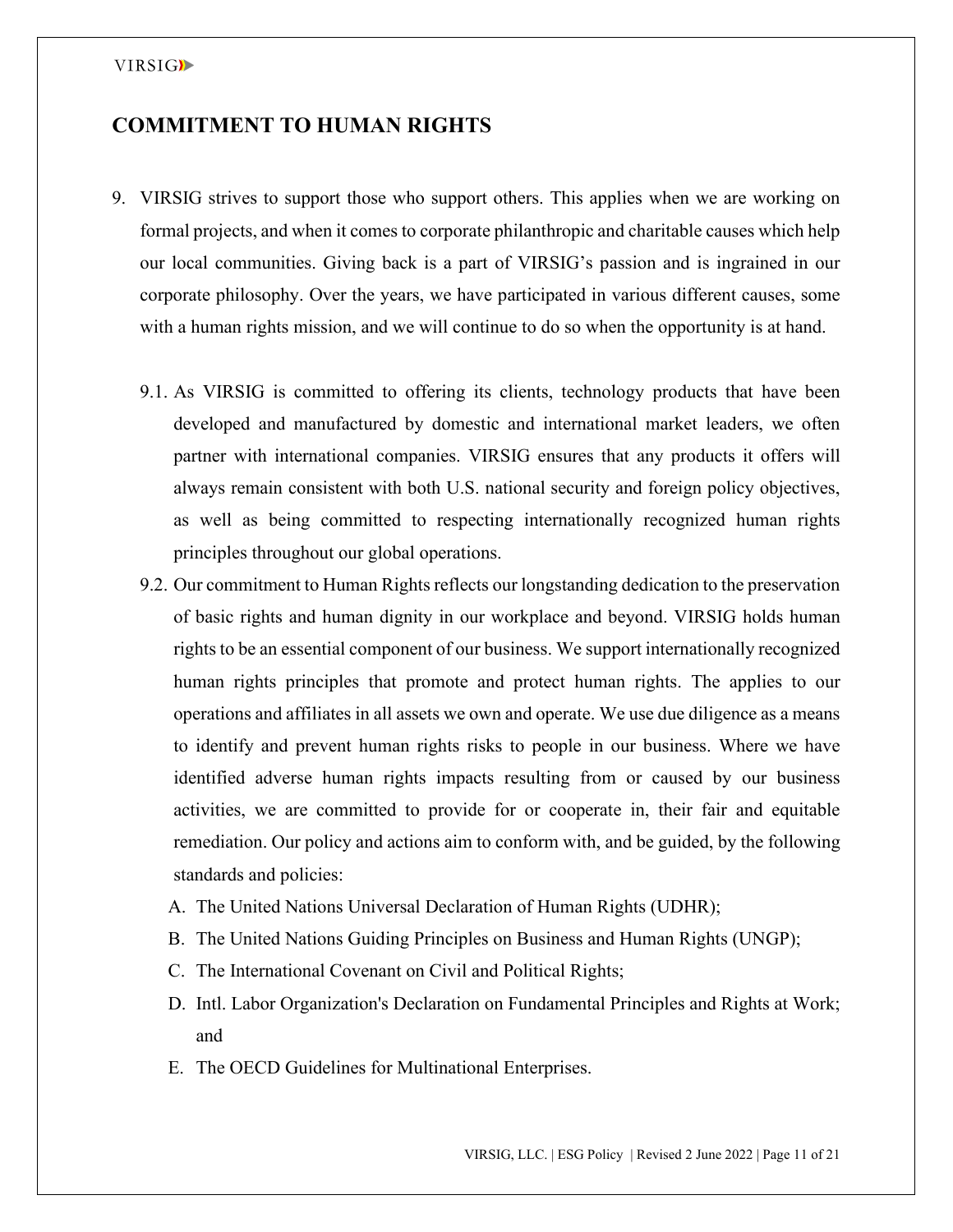9.3. While we recognize that governments are ultimately responsible for establishing the legal framework to protect human rights within their jurisdictions, we at VIRSIG will do our part, and remains committed to respecting recognized human rights principles aimed at promoting and protecting human rights in the countries in which we operate. This policy complements our Core Values, specifically "People Matter" which is intrinsic to the company's philosophy, and they are championed by both our leadership and our employees. Our Core Values are a set of principles which set the tone of our character as a company, and guide us in our work ethic and conduct. These Core Values are important not just during work hours, but also when we as members of our communities are out there supporting those communities and others.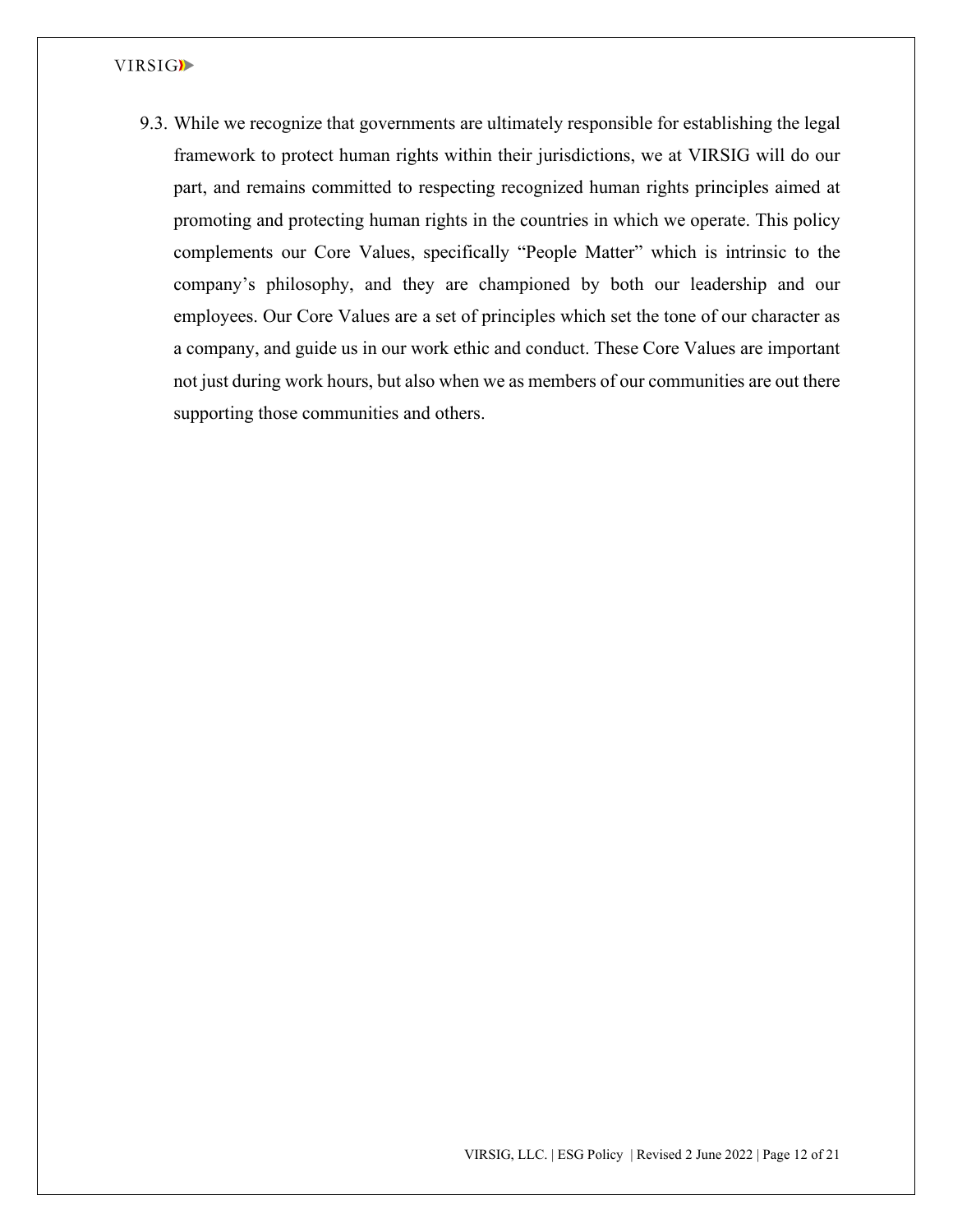# **GOOD GOVERNANCE**

- 10. VIRSIG believes that good governance is essential to creating and preserving value for our clients, employees and our community. This includes an intrinsic sound approach to corporate governance that complies with all applicable laws, rules, regulations, and policies as well as unwavering adherence to our *Core Values*.
	- 10.1. Our Core Values are intrinsic to the company's philosophy, and they are championed and practiced by both our leadership and our employees. These are a set of principles which set the tone of our character as a company and guide us in our work ethic and conduct. These Core Values are important not just during work hours, but also when we as members of our communities are out there supporting those communities and others; they include:
	- 10.2. PEOPLE MATTER: "I will think about my teammates, my clients, their staff and will make sure they are taken care of..."
	- 10.3. DO THE RIGHT THING: "This not only happens when someone is looking, but also when no one is looking" I will do what I know is right..."
	- 10.4. ENDLESS PURSUIT OF EXCELLENCE: "I will ask myself if we can do better..."
	- 10.5. LONG TERM VERSUS SHORT TERM: "Instead of focusing on what impact my actions will have in this moment, I will also think about the impact my actions will have in the long term..."
	- 10.6. BE HEROIC! "I will strive to save the day. Every day..."
	- 10.7. NEVER GIVE UP: "No matter what happens, I will persevere. I will ask for support when needed, and always fight on..."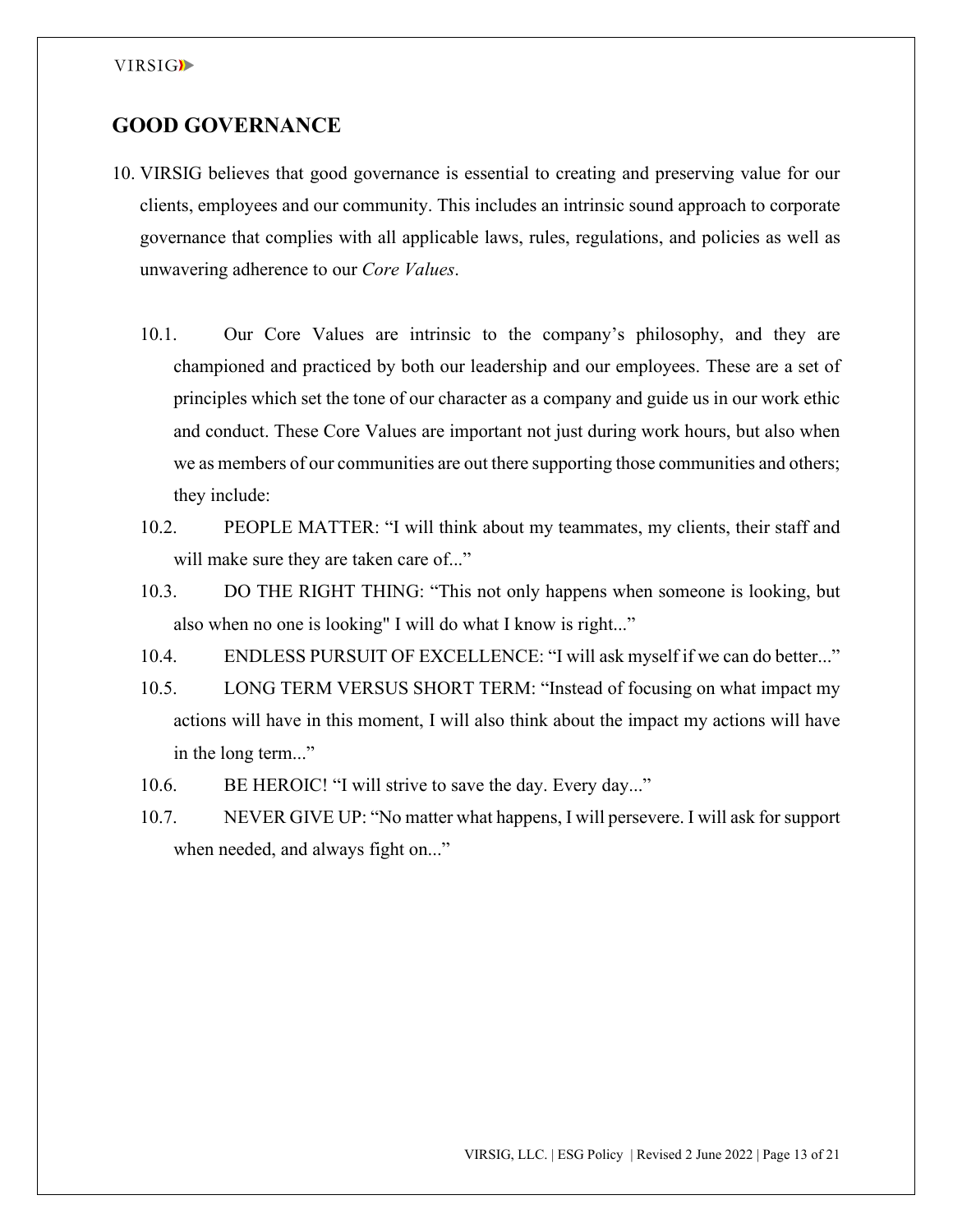# **ETHICAL BEHAVIOR**

11. Our leadership and all employees, including senior management, are committed to conduct themselves in accordance with the highest moral and ethical standards. As a company, VIRSIG strives to ensure a fair workplace for our employees as well as partners with whom we do business. We have and respect strict policies to protect against unlawful discrimination and harassment. We have an Open-Door Policy to encourage honest and direct communication to resolve issues and concerns in an expeditious manner.

## **Ethics In Financial Matters**

- 11.1. VIRSIG is dedicated to keeping accurate fiscal books and records that reflect transactions and asset dispositions in reasonable detail, supported by a proper system of internal accounting controls. These requirements are implemented through VIRSIG's standard accounting rules and procedures, which all personnel are required to follow without exception.
- 11.2. Misleading, incomplete or false entries in VIRSIG's books and records are never acceptable. VIRSIG monitors for employees, agents and consultants, with particular attention to "red flags" that may indicate possible legal or ethical violations. Due diligence ordinarily will include appropriate reference and background checks, written contract provisions that confirm a business partner's responsibilities, and appropriate monitoring controls. Personnel working with agents and other third parties should pay particular attention to unusual or suspicious circumstances that may indicate possible legal or ethics concerns, commonly referred to as "red flags." The presence of red flags in a relationship or transaction requires greater scrutiny and implementation of safeguards to prevent and detect improper conduct. Appointment of an agent or other third party ordinarily requires prior approval by an appropriate senior manager, description of the nature and scope of services provided in a written contract, and appropriate contractual safeguards against potential violations of law or VIRSIG policy.
- 11.3. This policy imposes on all personnel specific responsibilities and obligations that will be enforced through standard disciplinary measures and properly reflected in personnel evaluations as necessary. All officers, employees and agents are responsible for

VIRSIG, LLC. | ESG Policy | Revised 2 June 2022 | Page 14 of 21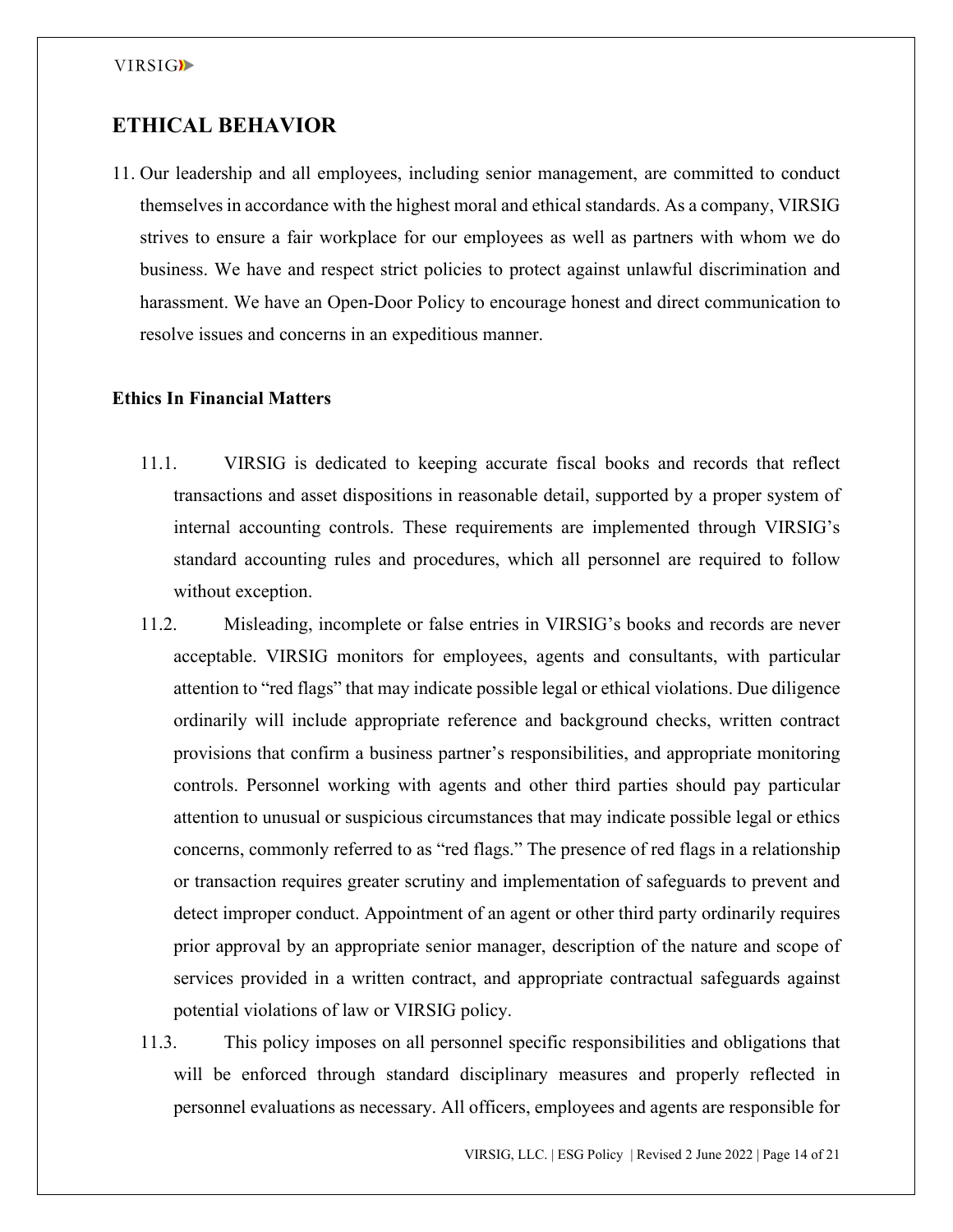understanding and complying with the policy, as it relates to their jobs. Every employee has an obligation to:

- 11.3.1. Be familiar with applicable aspects of the Policy and communicate them to subordinates;
- 11.3.2. Ask questions if the Policy or action required to take in a particular situation is unclear;
- 11.3.3. Properly manage and monitor business activities conducted through third parties;
- 11.3.4. Be alert to indications or evidence of possible wrongdoing; and
- 11.3.5. Promptly report violations or suspected violations to the company Chief Executive Officer and/or Executive Director forthwith.
- 11.4. Any employee who has reason to believe that a violation of this policy has occurred, or may occur, must promptly report this information to his or her supervisor, or the next level of supervision. Retaliation in any form against an employee who has, in good faith, reported a violation or possible violation of this policy is strictly prohibited. Employees who violate this Policy will be subject to disciplinary action, up to and including dismissal. Violations can also result in prosecution by law enforcement authorities and serious criminal and civil penalties. Any additional questions or concerns will be addressed through VIRSIG's legal counsel by the executive leadership as needed.

## **Ethics In Cross-Border Business**

11.5. When it comes to cross-border international business, VIRSIG builds on our Core Values. Our activities start with a simple proposition—we always act with integrity and we always act in compliance with the law. Besides being the right thing to do and protecting VIRSIG, acting with integrity and in compliance with laws improves our performance and reflects on our character as a business—to our clients, our business partners, and the public at large—and enables us to attract and retain top talent. All employees of the company have a personal responsibility to act ethically and comply with the laws of all jurisdictions in all countries we operate in. Violations break trust with VIRSIG and our clients and may result in individual disciplinary action, up to and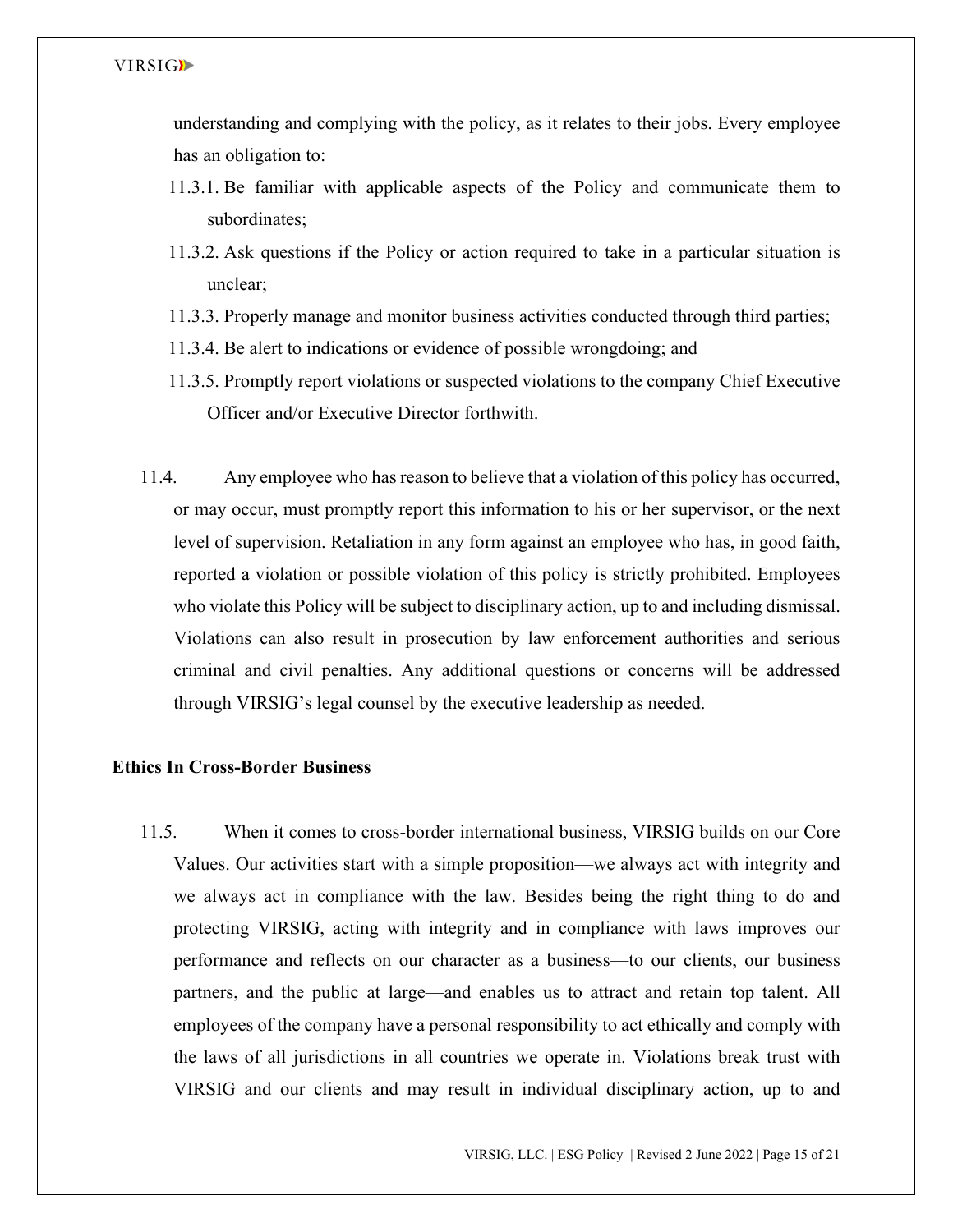including termination of employment, and perhaps legal liability. In some cases, VIRSIG may have a legal or other obligation to report the results of an investigation to the appropriate law enforcement authorities or may otherwise choose to do so.

11.6. Our Core Values and ethics are global and consistent. We recognize that some business cultures have practices that may violate our Core Values and ethics, such that upholding them may be uncomfortable, even challenging. Doing the right thing often requires courage. Saying no to these practices does not mean we disrespect those cultures. It's also our responsibility to understand a client's code of conduct in addition to following our own Core Values. There may be restrictions on, for example, gifts, entertainment, etc., that are more limiting than our own, and if so, we follow them in connection with the client engagement.

## **Mitigating Conflicts of Interest**

- 11.7. Sometimes it is a regional or cultural custom to provide a gift, or expect a gift. That said, our employees are prohibited from engaging in any business or conduct or entering into any agreement or arrangement that would give rise to actual or potential conflicts of interest. They are advised to avoid situations where they are placed in a position that might give rise to the appearance that a conflict of interest has arisen. This includes something such a accepting an expensive gift from a client, vendor, supplier, or other stakeholder which could create a conflict of interest—whether it was intended or not. We understand that appearance of impropriety can damage our business, reputation, and bottom line. Insomuch, we strive to mitigate against anything that will raise questions about the company's intentions or integrity.
- 11.8. Further, a conflict of interest may develop when the private interests of a person interfere in any way with their interests of the Company as a whole. A conflict can arise when they take actions or have interests that may make it difficult to perform their work for the Company objectively and effectively. Conflicts of interest may also arise when they, or members of their family, receive improper personal benefits as a result of their position with the Company. For example, loans to their family members from a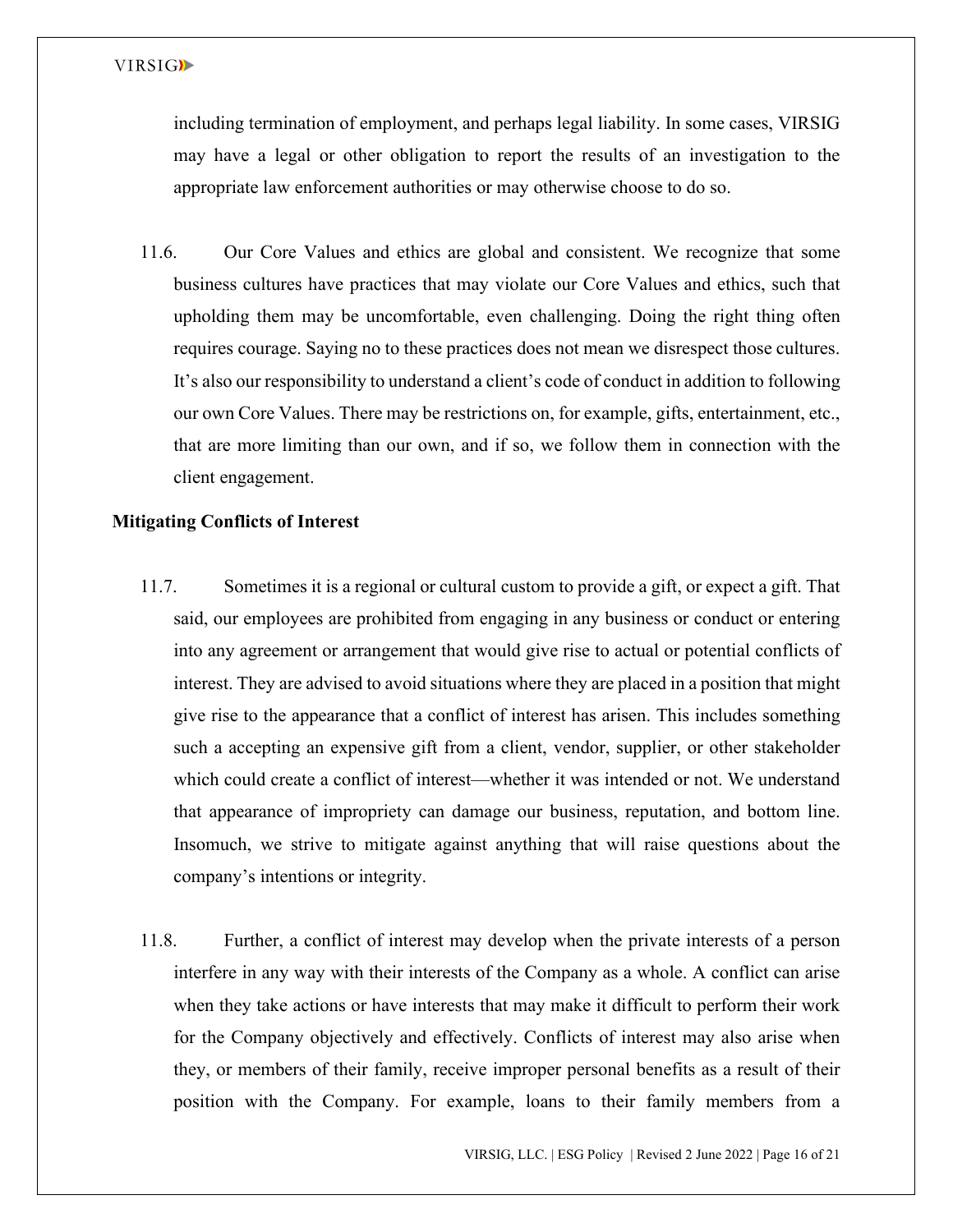competitor, customer or supplier are clear conflicts of interest. Furthermore, it is almost always a conflict of interest for employees to work simultaneously for a competitor, customer or supplier. A conflict of interest is deemed to exist whenever, due to the nature of their responsibilities or their relationship with the Company, they are in a position to further any personal financial interest or the financial interest of any member of their family.

11.9. On occasion, a client's code of conduct may appear to contradict our Core Values. When this occurs, we will discuss it with the client—for example, it may include requirements we cannot follow (because of practical limitations on how we do business) or provisions that do not apply to us. When faced with such situations, we will discuss with the client as appropriate and seek to comply with the spirit or key principles of its code, while always following our Core Values.

## **Obeying the Law of Various Countries**

11.10. Obeying the law, both in letter and in spirit, is the foundation on which our ethical standards are built, and ethical conduct often means going beyond the letter of the law. While performing our duties, we must comply with applicable governmental laws, rules and regulations at all levels of government in the United States, the United Kingdom, European Union, Canada, and other locations in which VIRSIG does business. Although we are not expected to know the details of all these laws, it is important to know enough to determine when to seek advice.

## **International Export Control**

- 11.11. Export control can impose prohibitions, restrictions, approvals from authorities or other monitoring measures on the cross-border exchange of goods. These provisions under export control legislation apply to technologies and software as well as other goods. Apart from exports per se, export controls may also apply to the temporary cross-border transfer of, for instance, objects and technical drawings taken on a business trip, or technical transmissions by e-mail or cloud.
- 11.12. Furthermore, any business with persons or companies named in sanctions lists is strictly prohibited, regardless of the delivery process. When making a decision concerning

VIRSIG, LLC. | ESG Policy | Revised 2 June 2022 | Page 17 of 21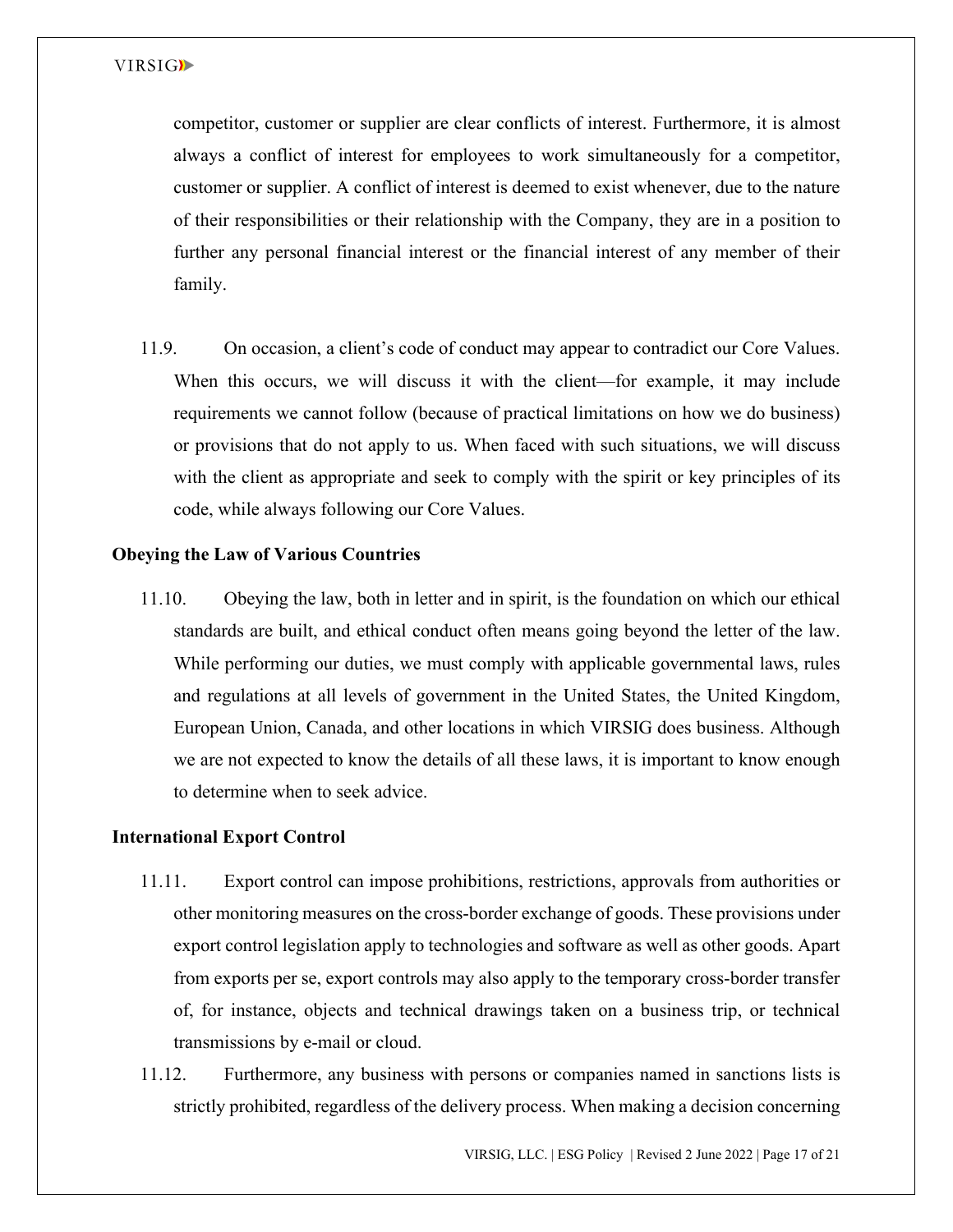the import or export of products and services, VIRSIG will consciously examine whether the decision may fall under export control. When in doubt, we will seek advice from the appropriate agency or government department responsible for customs and international trade law.

## **Anti-Bribery Policy**

- 11.13. VIRSIG is committed to conducting its business in compliance with all applicable laws and regulations, including the U.S. Foreign Corrupt Practices Act (FCPA), the United Kingdom Bribery Act (UKBA) and similar laws in other countries that prohibit improper payments to obtain a business advantage. VIRSIG's policy prohibiting bribery and other improper payments in the conduct of VIRSIG business operations and employee responsibilities for ensuring implementation of the Policy.
- 11.14. We strictly prohibit bribery or other improper payments in all of our business operations. This prohibition applies to all of our business activities, anywhere in the world, whether involving government officials or other commercial enterprises. A bribe or other improper payment to secure a business advantage is never acceptable and can expose individuals and VIRSIG to possible criminal prosecution, reputational harm, or other serious consequences.
- 11.15. Each officer and employee of VIRSIG has a personal responsibility and obligation to conduct VIRSIG's business activities ethically and in compliance with all applicable laws based on the US States and international countries wherein VIRSIG does business. Failure to do so may result in disciplinary action, up to and including dismissal. Improper payments prohibited by this policy include bribes, kickbacks, excessive gifts or entertainment, or any other payment made or offered to obtain an undue business advantage. These payments should not be confused with reasonable and limited expenditures for gifts, business entertainment and other legitimate activities directly related to the conduct of VIRSIG's business.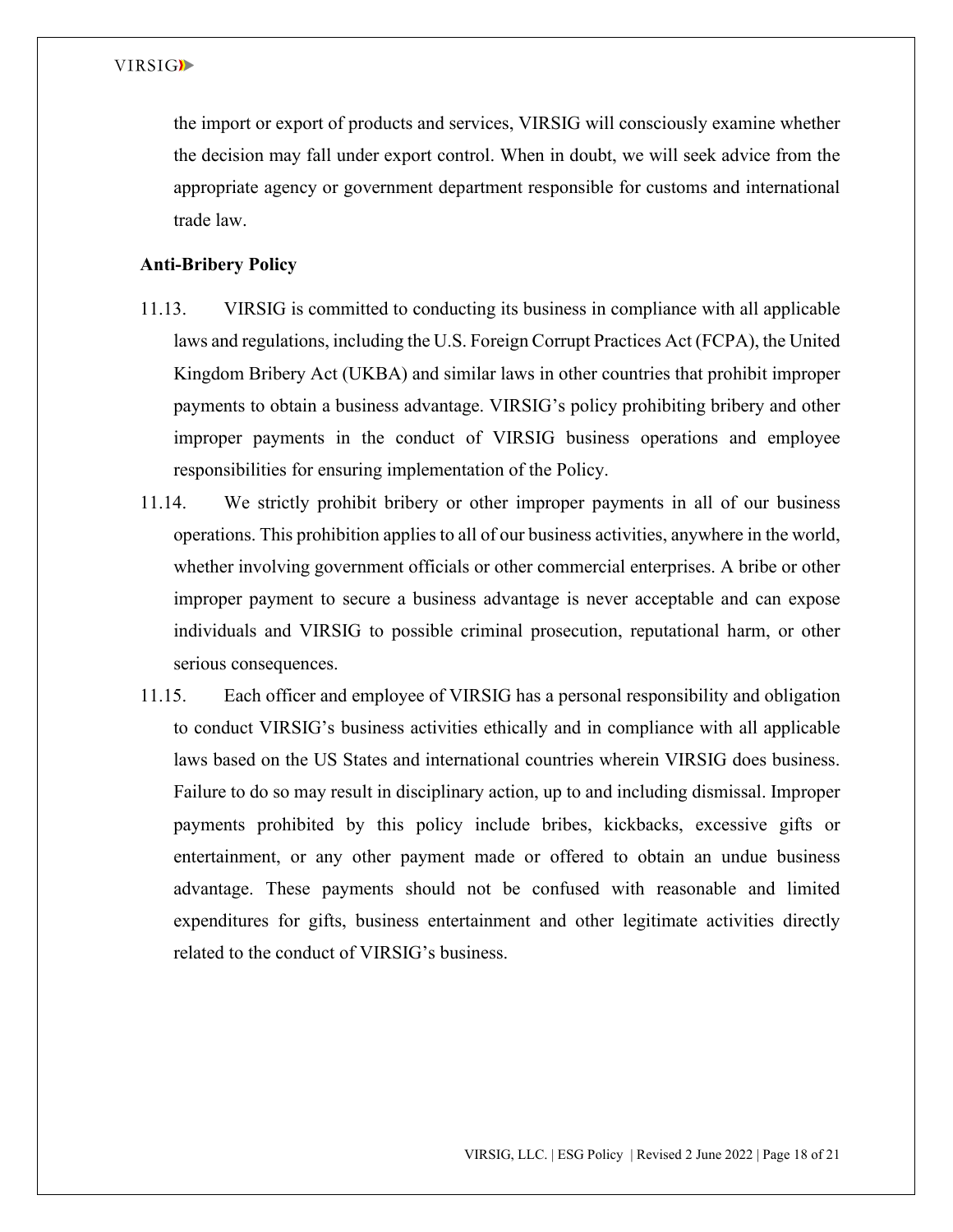## **VENDOR CODE OF CONDUCT**

- 12. We seek to be transparent and require the same of those we work with. Further, VIRSIG is committed to working with suppliers who are open and honest with us. Our suppliers are requested to maintain complete and accurate records and information so compliance can be effectively assessed.
	- 12.1. Together with our partners, we are fully compliant. Our suppliers must commit to comply with all applicable local, national, and international laws, standards, ethics, and regulations relevant to their business operations.
	- 12.2. We monitor our suppliers for ongoing compliance, and we seek to develop strong ties with all our manufacturing facilities. As part of that relationship, VIRSIG reserves the right to conduct inspections of all manufacturing facilities. To maintain their relationship with us, our suppliers are responsible for:
	- A. Ensuring the requirements in this Code are understood and implemented at every level;
	- B. Maintaining all documentation necessary to demonstrate compliance with this Code;
	- C. Allowing VIRSIG representatives full access to facilities, documents, and workers; and
	- D. Submitting an improvement plan to address any issues of noncompliance that may be found during the course of compliance inspections.
	- E. VIRSIG may terminate its business relationship with any supplier who is unwilling or unable to comply with the provisions set forth herein.
	- 12.3. All workers must be of the legal working age and our suppliers must comply with all applicable child labor laws and must not employ workers younger than the local legal working age. Further, if the age for completing compulsory education or the minimum working age in the country for manufacturing jobs is older than the local legal working age, workers must be of the older minimum working age, even if otherwise permitted by local law. Suppliers must comply with all other applicable child labor laws, and workers under the age of 18 shall not perform work that may jeopardize their health or safety.
	- 12.4. We are against the use of forced labor. Our suppliers shall ensure that all employment is voluntary and free from violence, threats, financial penalties, or coercion. There shall be no restrictions on movement or withholding of personal documents or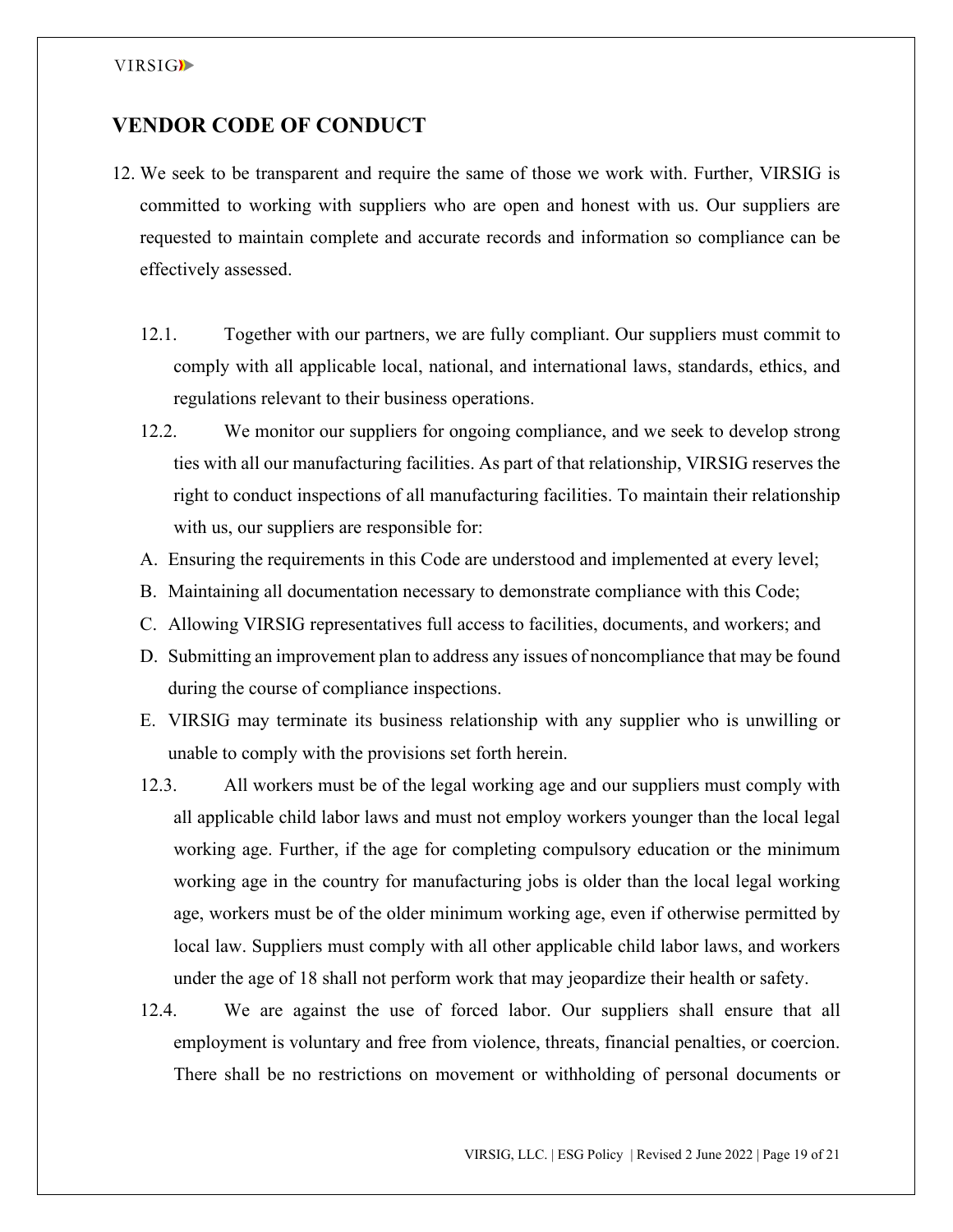deposits. The suppliers must take adequate steps to ensure workers are not trafficked or otherwise exploited.

- 12.5. We are against discrimination in all forms and strongly encourage VIRSIG suppliers not to discriminate in employment practices, including recruitment, hiring, compensation, training, benefits, advancement, termination, or retirement on the basis of race, color, ancestry, national or social origin, religion, gender, marital status, age, sexual orientation, disability, political opinion, or any other personal characteristics or beliefs. All workers must be treated with respect and dignity.
- 12.6. All workers must be compensated and benefited at the local industry standard. VIRSIG suppliers must comply with all applicable laws and regulations relating to wages and benefits. Workers shall be paid at least the minimum wage or a wage that is consistent with prevailing local industry standards, whichever is higher. Overtime work shall be compensated at the premium rate as is legally required and not exceed maximum hours mandated by local law. Compensation must be provided at least monthly and should be provided without illegal or inappropriate deductions or penalties.
- 12.7. Our suppliers must comply with all applicable laws and regulations relating to hours of work. Workers shall not be required to work more than the maximum hours mandated by local law (including overtime).
- 12.8. All workers should have the right to an open means of communication. Our suppliers are encouraged to recognize and respect the rights of workers to freedom of association and collective bargaining. Where such rights are not provided by law, suppliers should take steps to provide an open means of communication with workers.
- 12.9. Health and safety are of the utmost importance, and insomuch suppliers must comply with all applicable laws and regulations governing workplace health and safety. Suppliers shall provide their workers with a clean, safe, and healthy work and living environment.